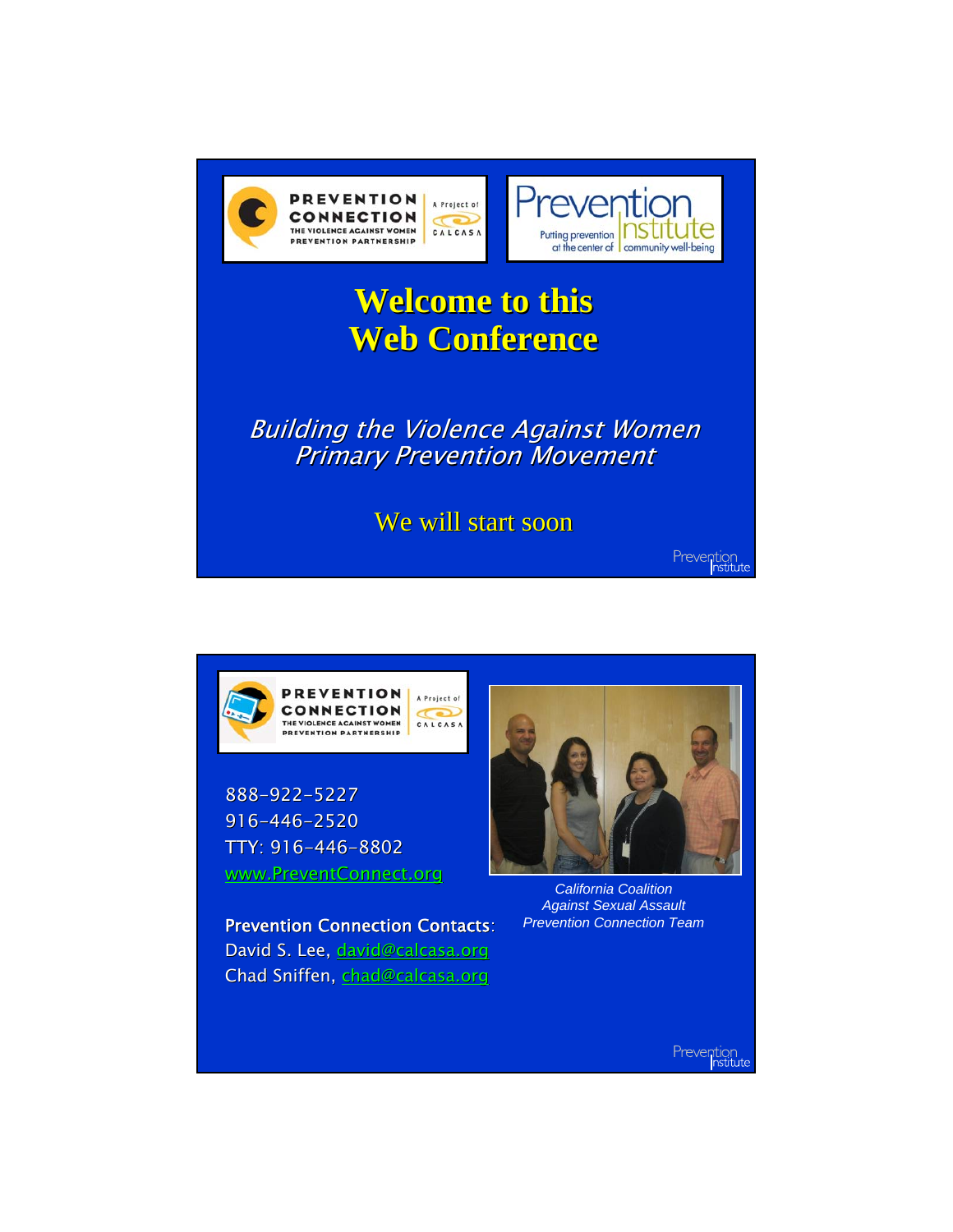

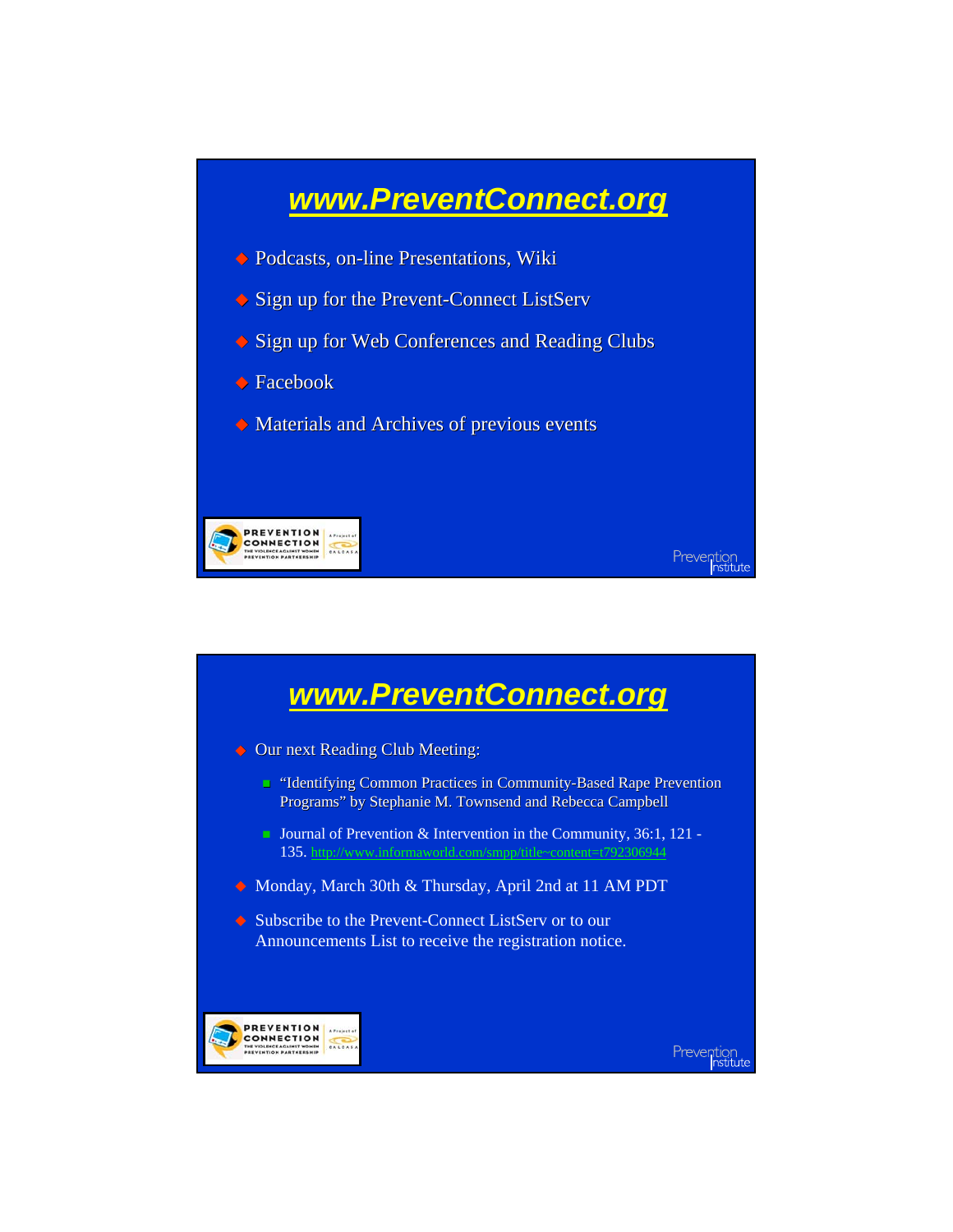

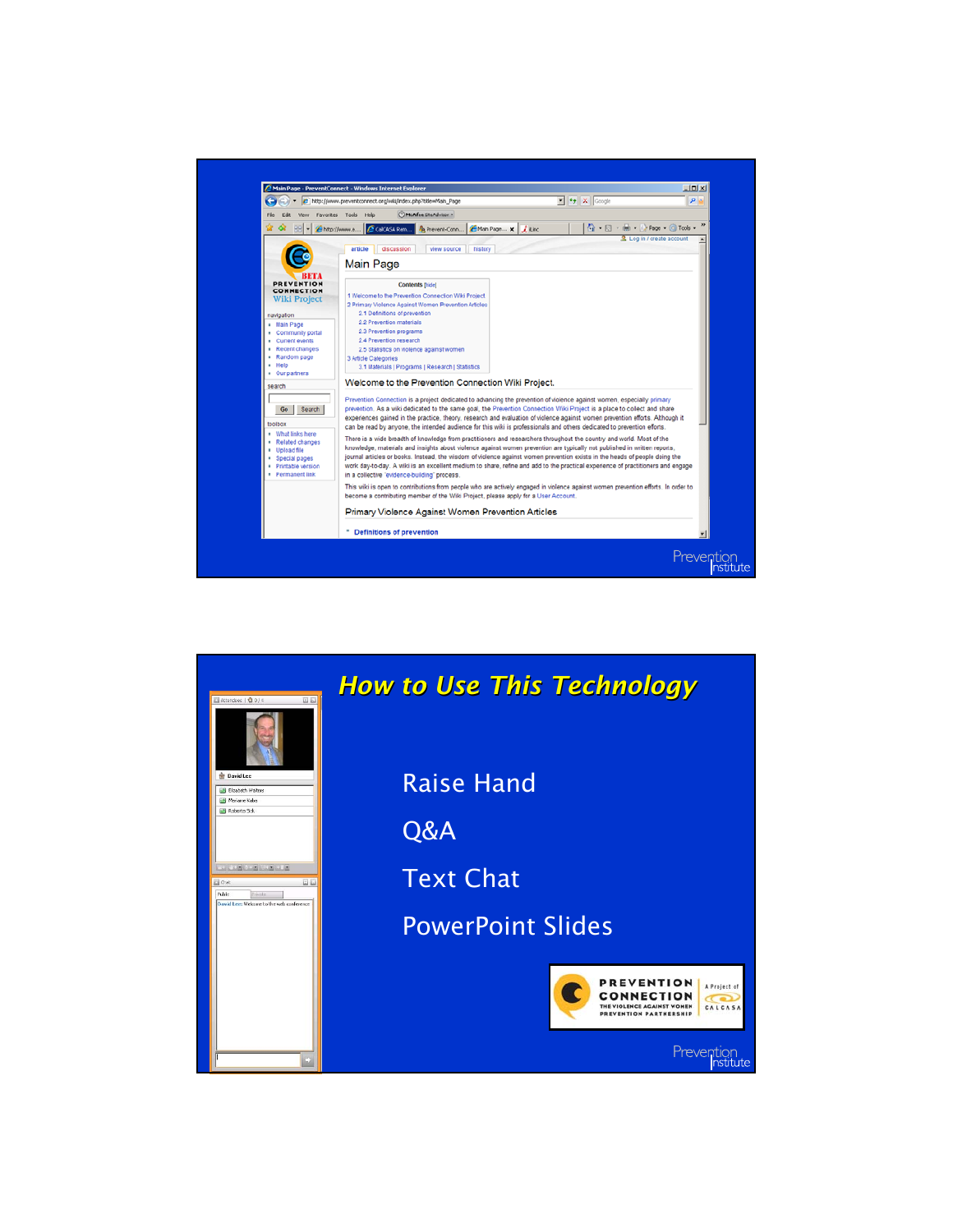

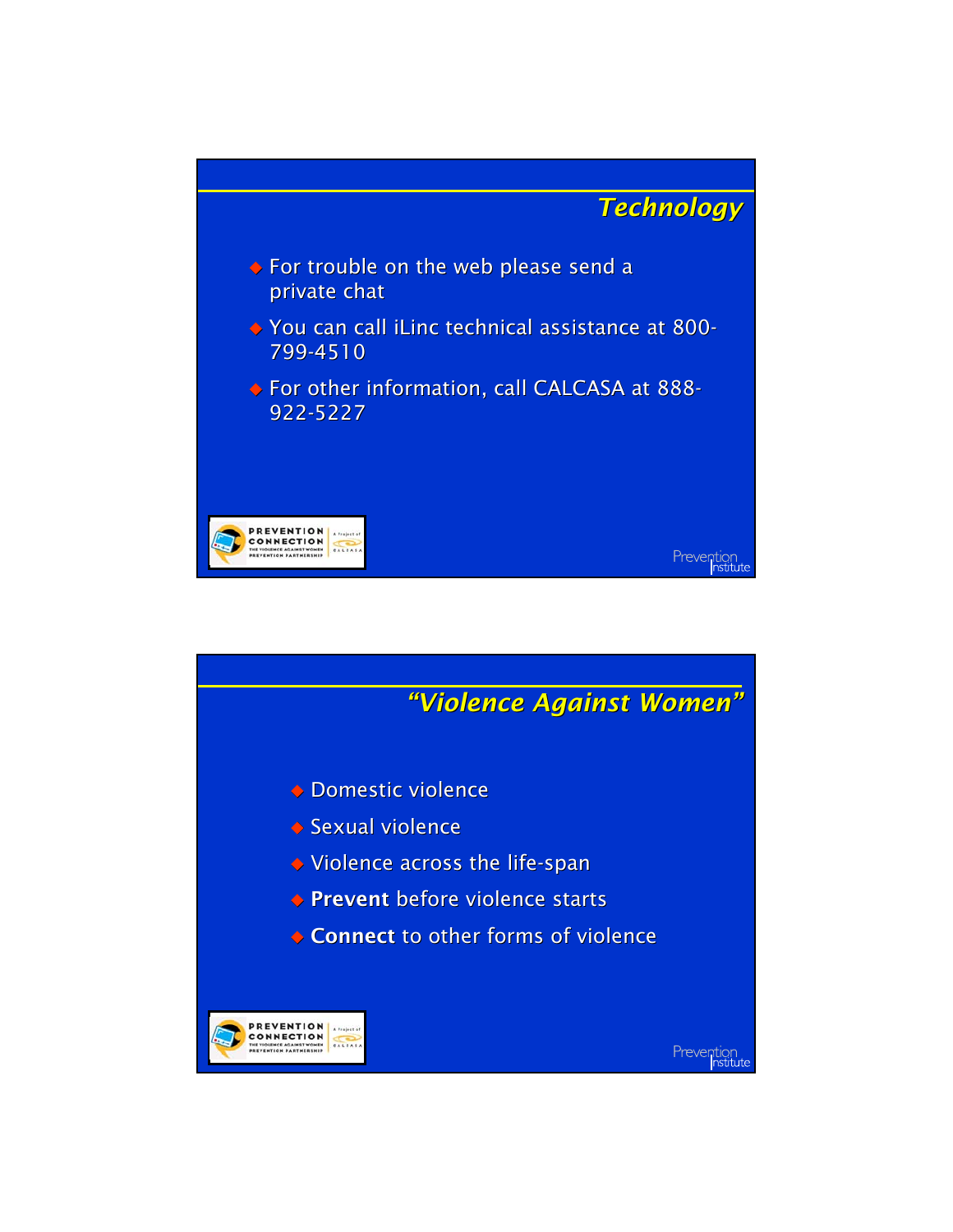

**Building the Violence Against Women Primary Prevention Movement** 

Training conducted by:

Elizabeth Waiters, PhD Larry Cohen, MSW Rachel Davis, MSW



*March 10 & 12, 2009 11:00AM -12:30 PST; 2:00-3:30 PM EST*

**PREVENTION**<br>CONNECTION

Prevention<br>Institute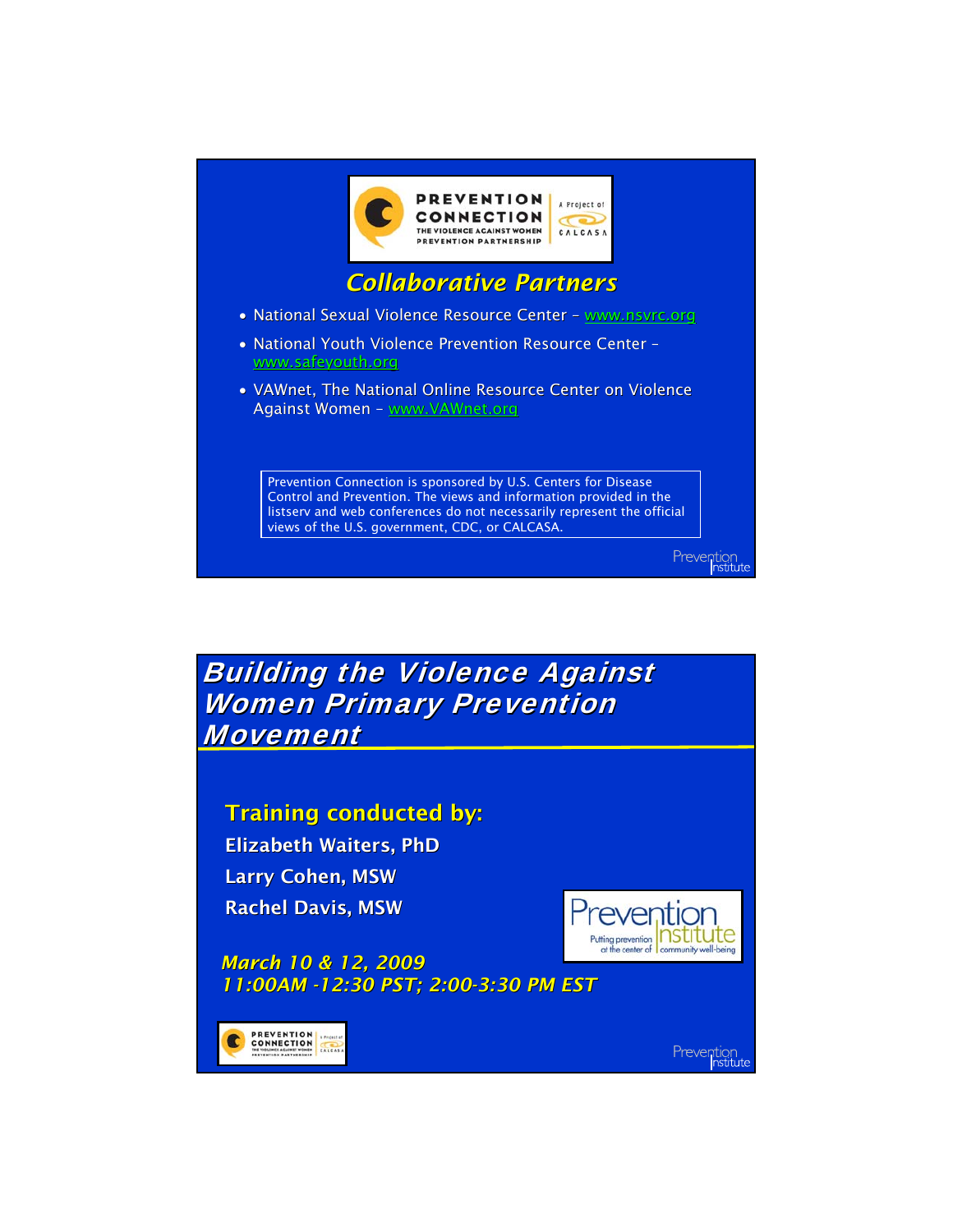

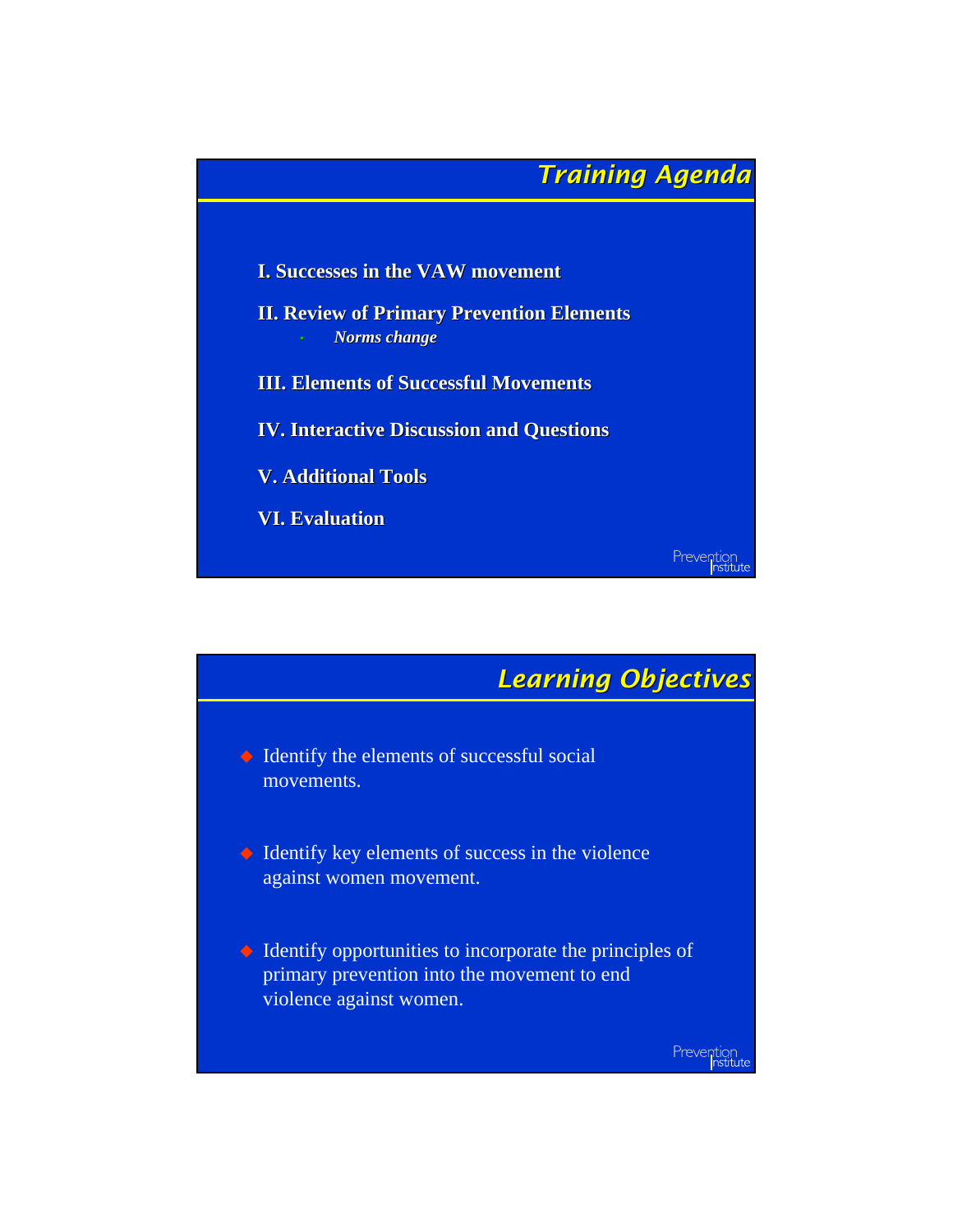

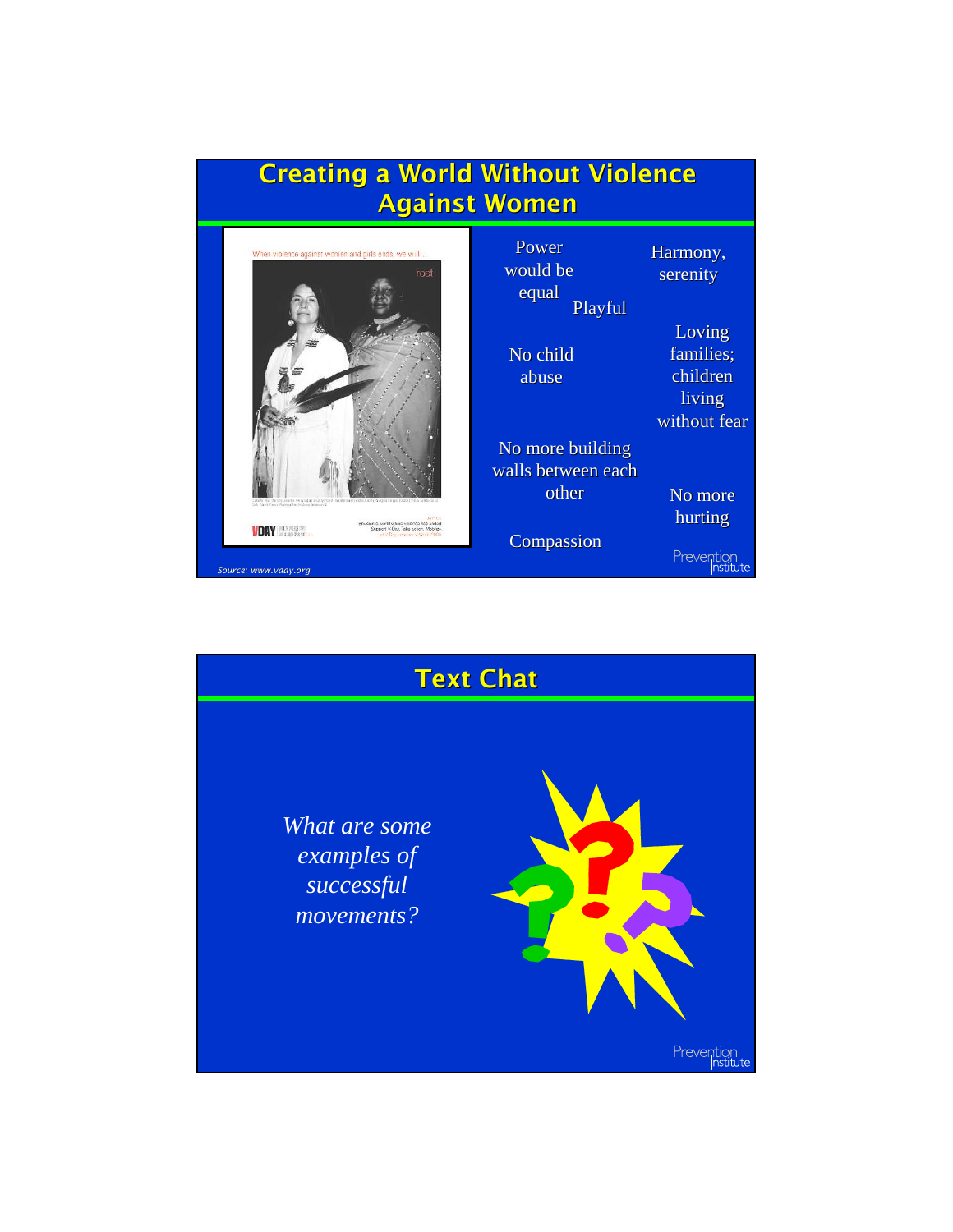

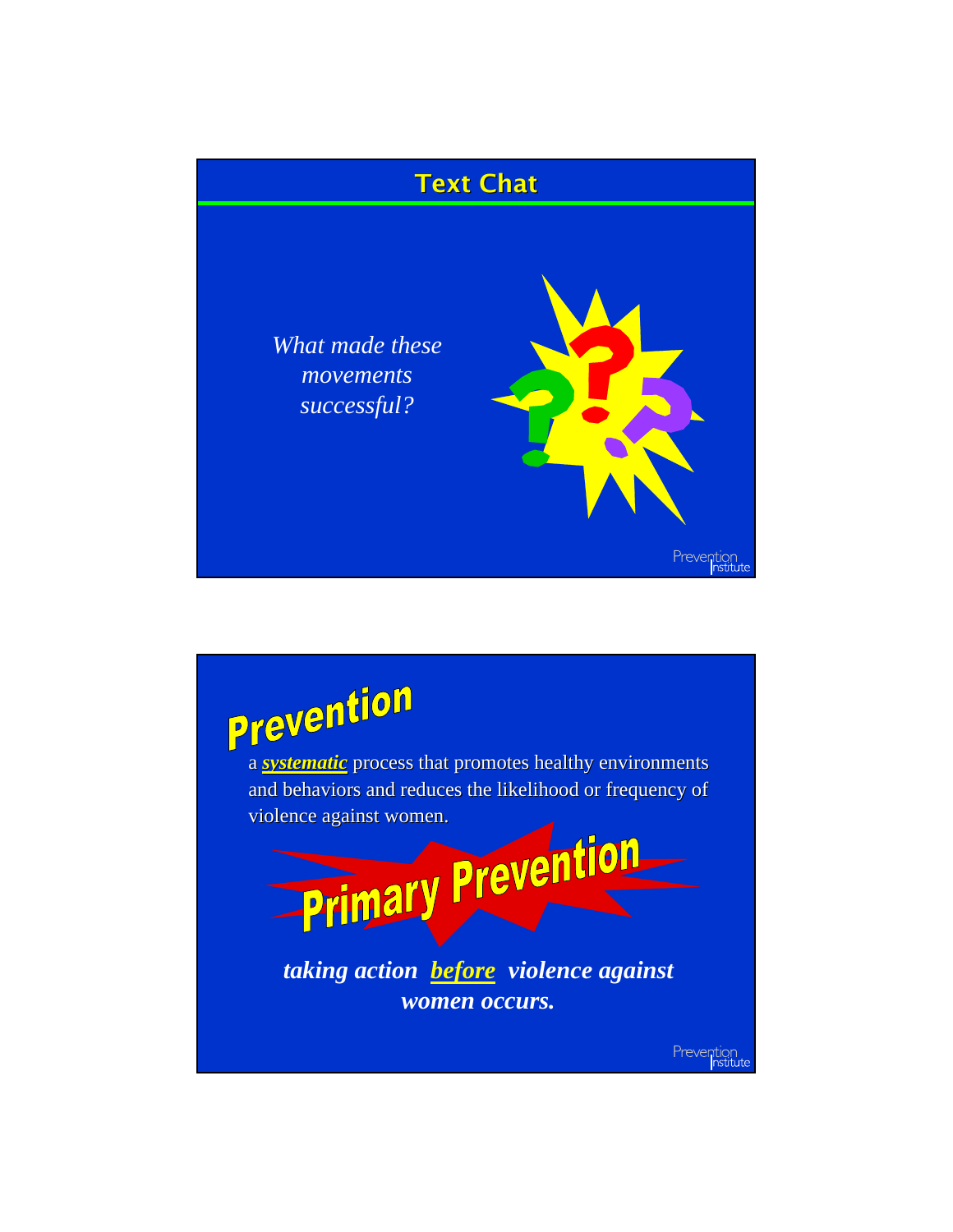

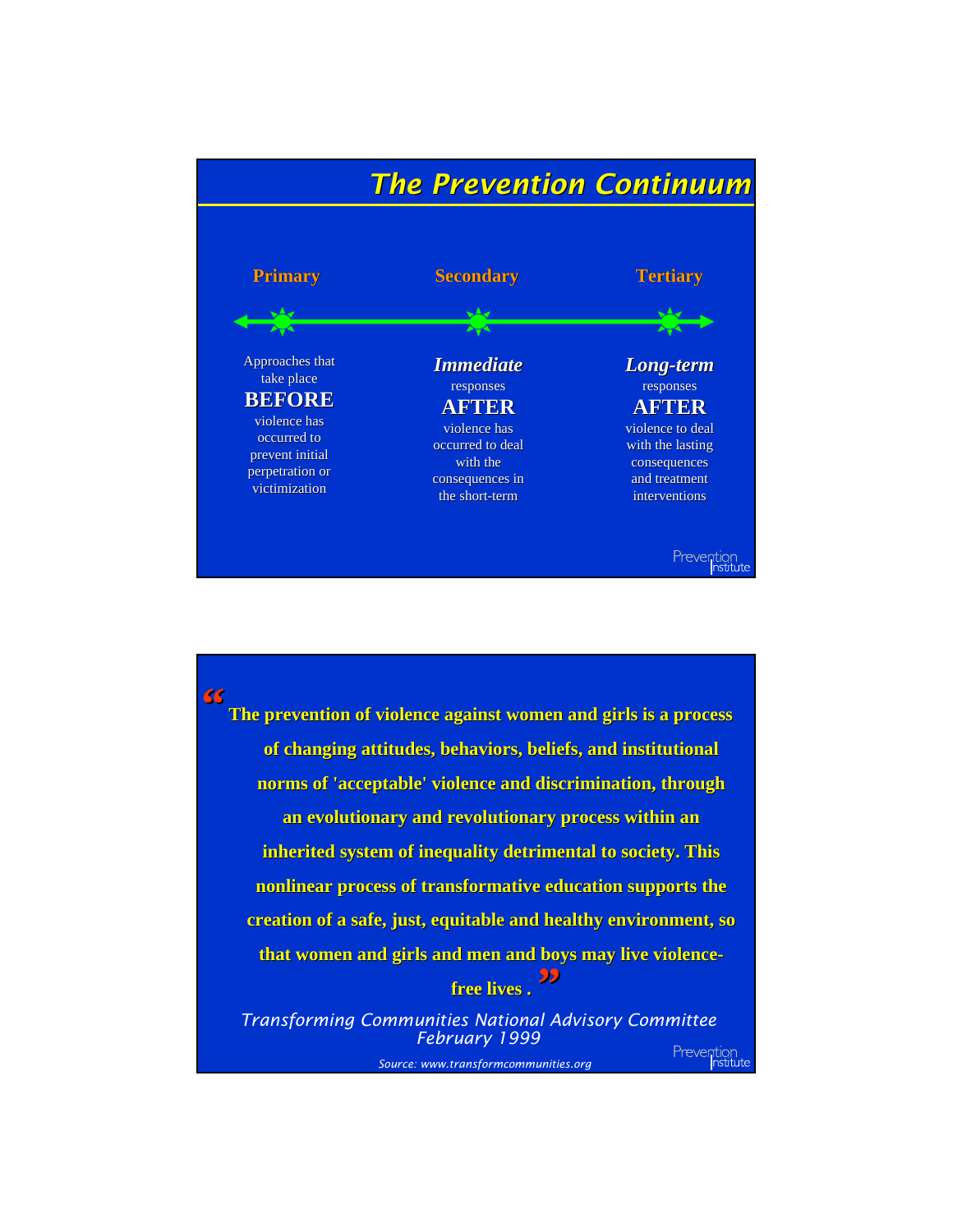

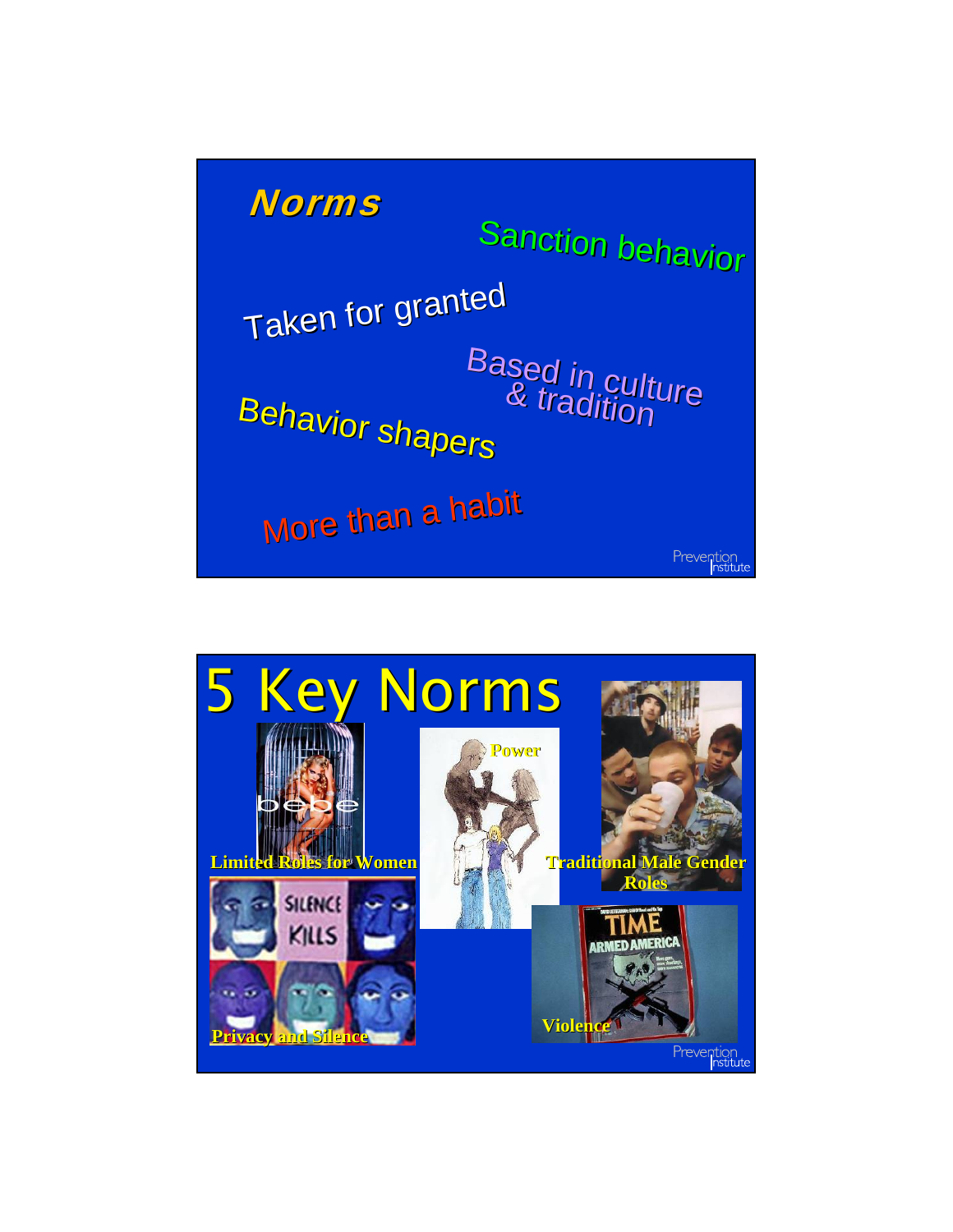|                                                                             |                                                                                                                                                                                                      | <b>Milestones in the Movement</b>                                                                                                                                         |                                                                                                                               |                                                                                                                                                                                                         |                                                                                                                                                                                                                                               |
|-----------------------------------------------------------------------------|------------------------------------------------------------------------------------------------------------------------------------------------------------------------------------------------------|---------------------------------------------------------------------------------------------------------------------------------------------------------------------------|-------------------------------------------------------------------------------------------------------------------------------|---------------------------------------------------------------------------------------------------------------------------------------------------------------------------------------------------------|-----------------------------------------------------------------------------------------------------------------------------------------------------------------------------------------------------------------------------------------------|
| 1971<br>1 <sup>st</sup> Rape<br>crisis<br>centers<br>open<br>1970           | 1979<br>1 <sup>st</sup> Domestic<br>violence<br>congressional<br>1977<br>hearings<br><b>National</b><br>Coalition<br>Against<br><b>Sexual</b><br><b>Assault</b><br>formed<br>1980                    | 1986<br><b>New York</b><br>Women<br><b>Against Rape</b><br>held first<br>conference for<br>women of<br>color                                                              | 1993<br><b>CDC</b><br>establishes<br>Family<br>Violence and Alliance to<br>Intimate<br>Violence<br>Prevention<br>Team<br>1990 | 1 <sup>st</sup> Sexual<br><b>Assault</b><br>1995<br><b>Month</b><br><b>National</b><br><b>National</b><br>End<br><b>Sexual Assault</b><br>Sexual<br>Violence<br>Sharing<br>formed<br>Project<br>created | 1997<br>2000<br><b>VAWA II</b><br>passed<br><b>Awareness</b><br>2000<br><b>National</b><br>Sexual<br>Violence<br><b>Resource</b><br><b>Resource</b><br><b>Center former</b><br>2000                                                           |
| 1972<br>1st<br><b>Domestic</b><br>violence<br>hotline &<br>shelters<br>open | 1980<br>1978<br>1 <sup>st</sup> National<br><b>National</b><br>DV Day<br>Coalition<br>Against<br><b>Domestic</b><br>Violence<br>1976<br>formed<br>1st<br>SANE/<br><b>SAFE</b><br>Programs<br>started | 1984<br><b>Victims</b><br>1987<br>of<br>Rape law<br>Crime<br>reforms in<br>Act<br>50 states<br>passed<br>1990<br>Sexual<br>Assault<br>Response<br><b>Teams</b><br>started | 1993<br><b>UN</b> adopts<br><b>Declaration</b><br>on the<br><b>Elimination</b><br>of Violence<br>Against<br>Women             | 1996<br><b>World Health</b><br>Organization<br>declares IPV &<br>SV global<br>public health<br>problems<br>1994<br><b>Violence</b><br><b>Against</b><br><b>Women Act</b><br>I passed                    | 2000<br>Incite!<br>Women of<br>Color<br>Against<br><b>Violence</b><br>formed<br>2001<br>Sisters o<br>1998<br>Color<br>Department<br>Ending<br>of Justice<br>Sexual<br>grants<br><b>Assault</b><br>announced <sub>ventformed</sub><br>nstitute |

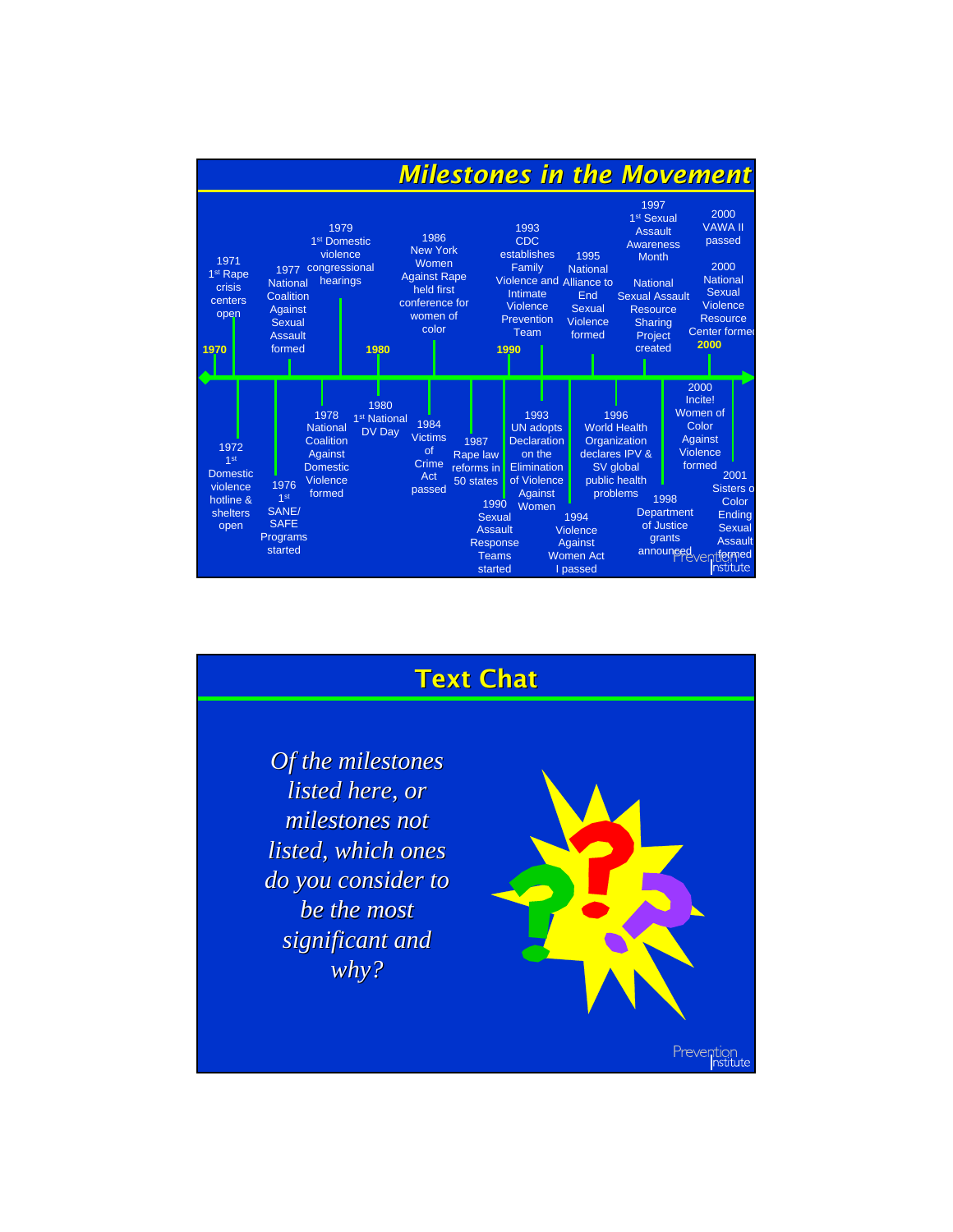

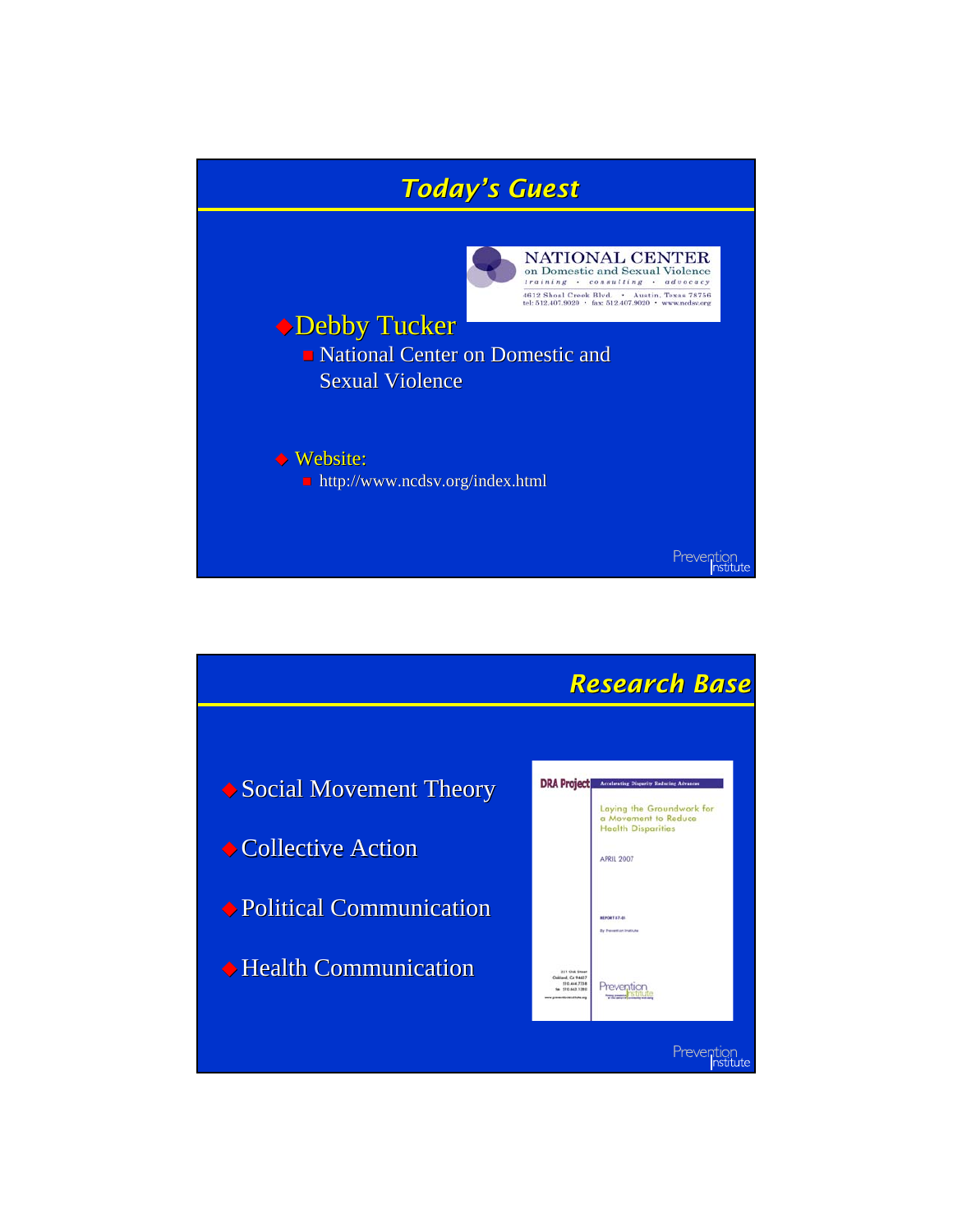

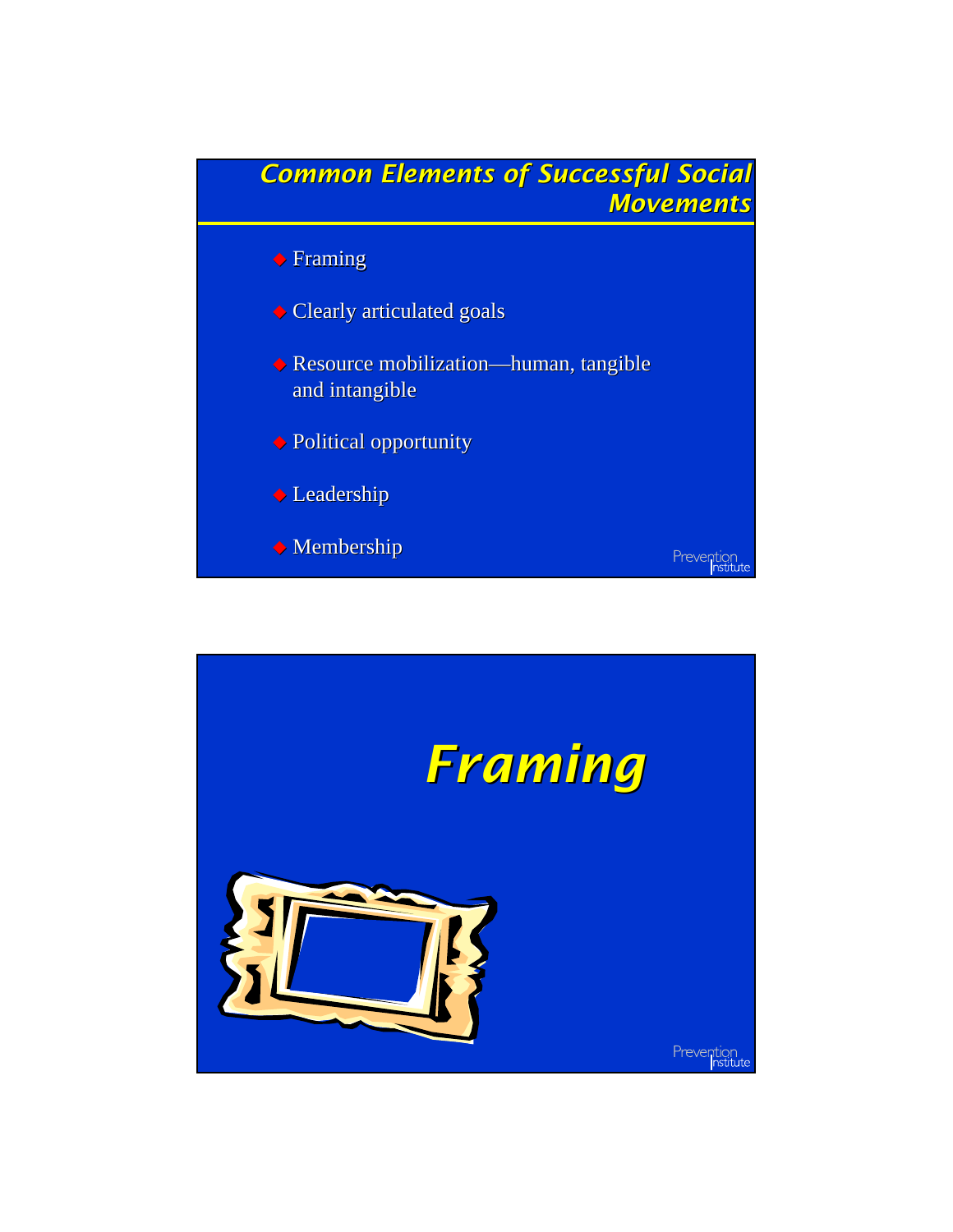

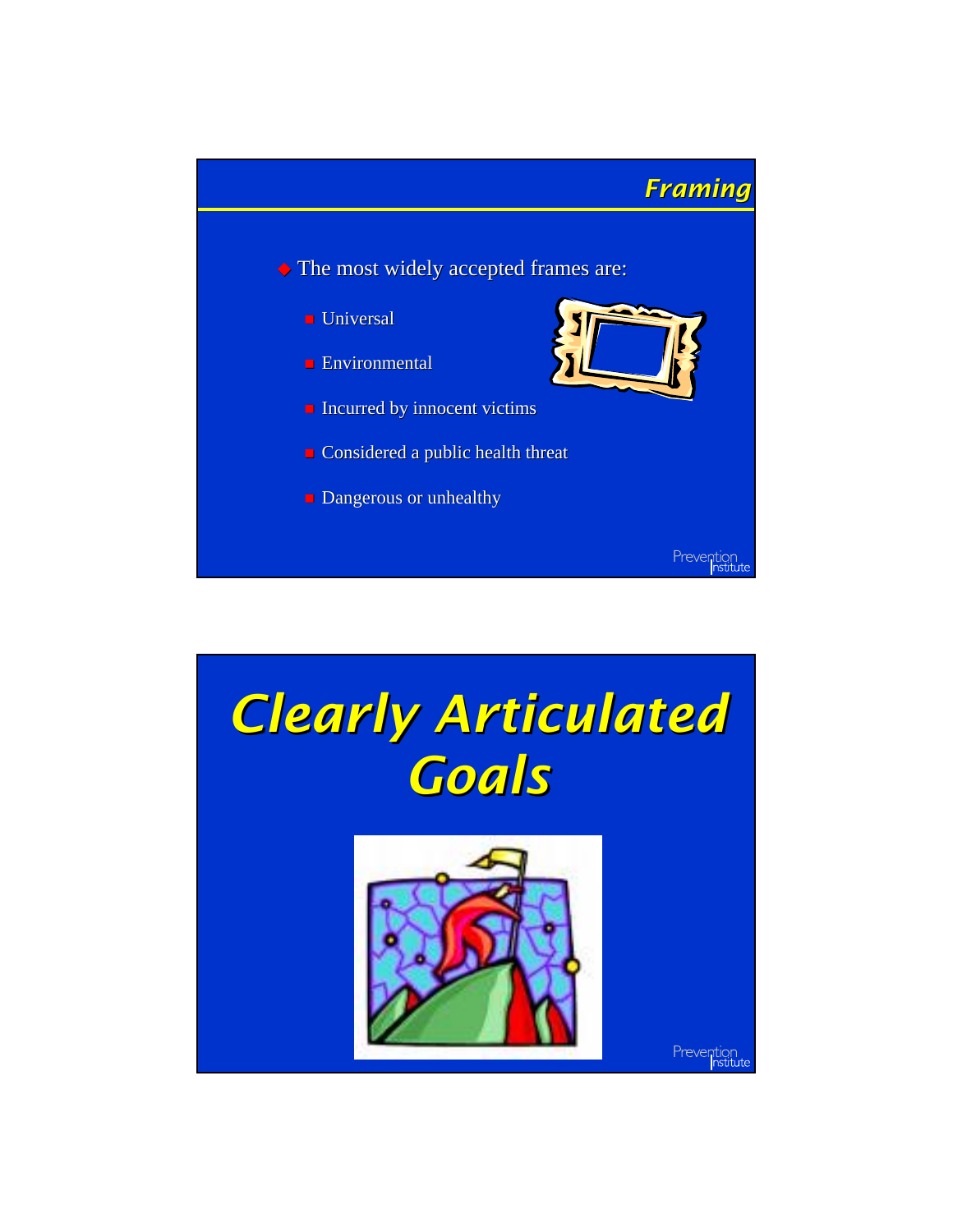## *Clearly Articulated Goals Clearly*

 $\blacklozenge$  Description of specific changes wanted balanced with what is achievable achievable



- $\blacklozenge$  Use research to expose the problem
- $\blacklozenge$  Focus on changing norms that contribute to VAW

Prevention<br>
nstitute

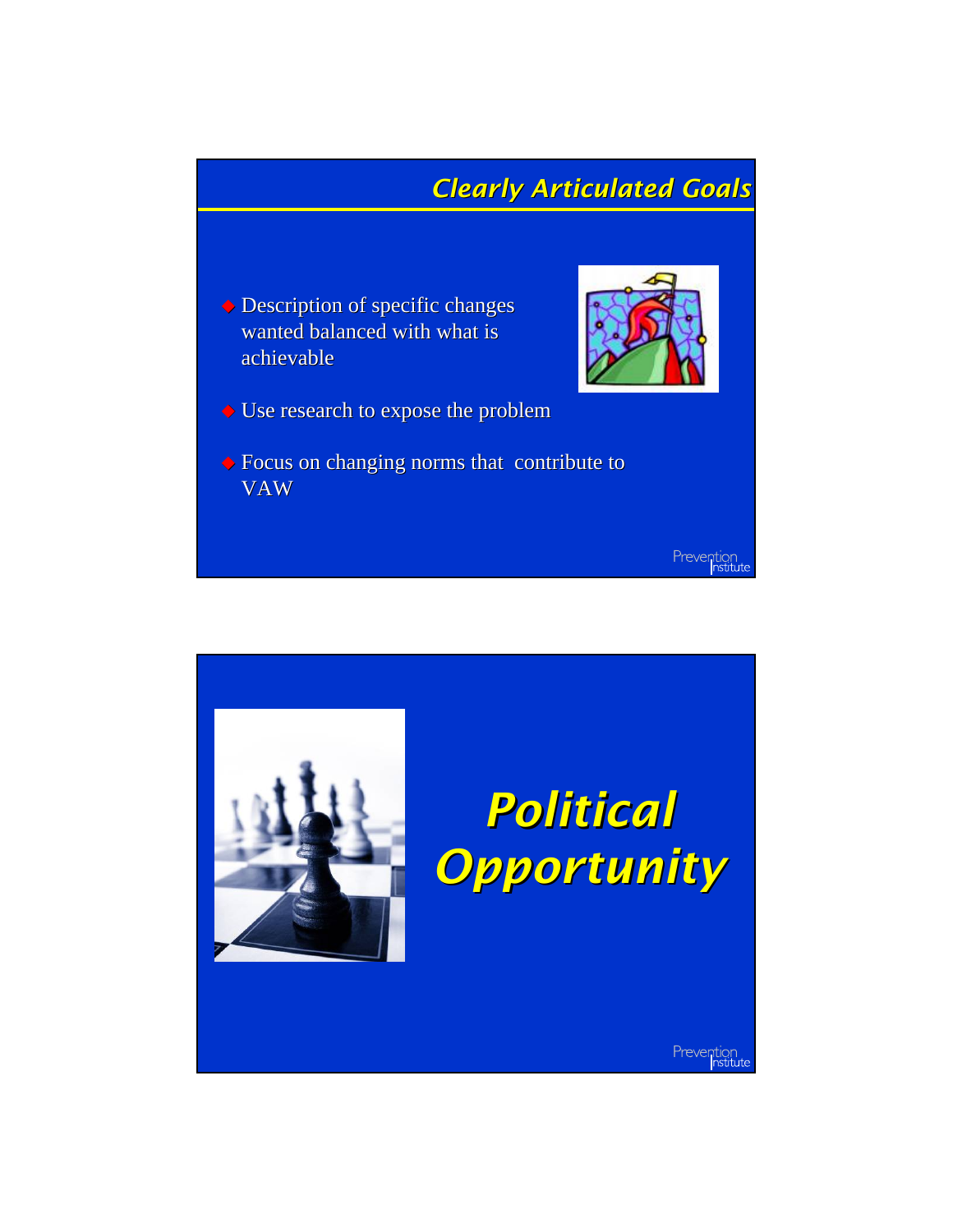

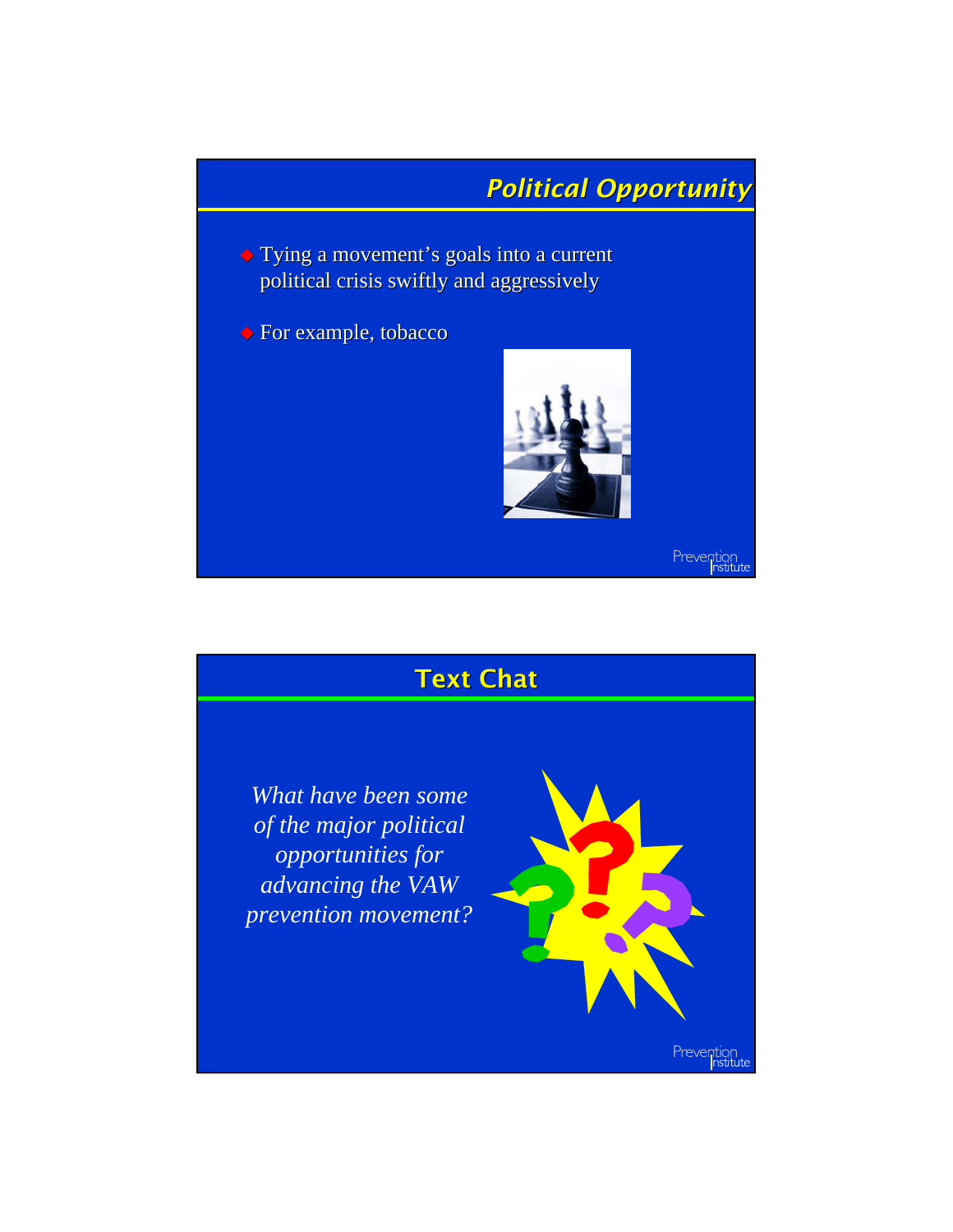

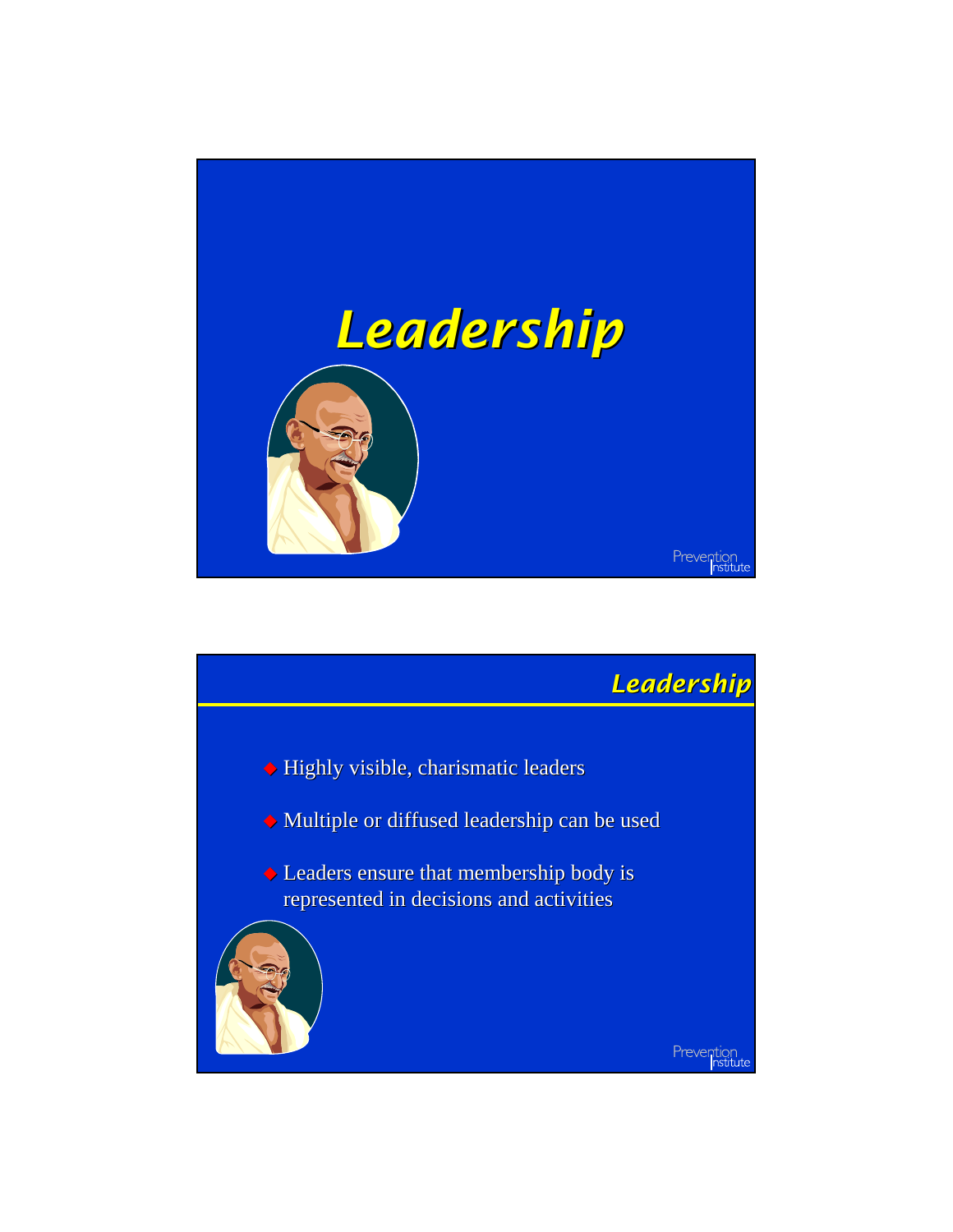

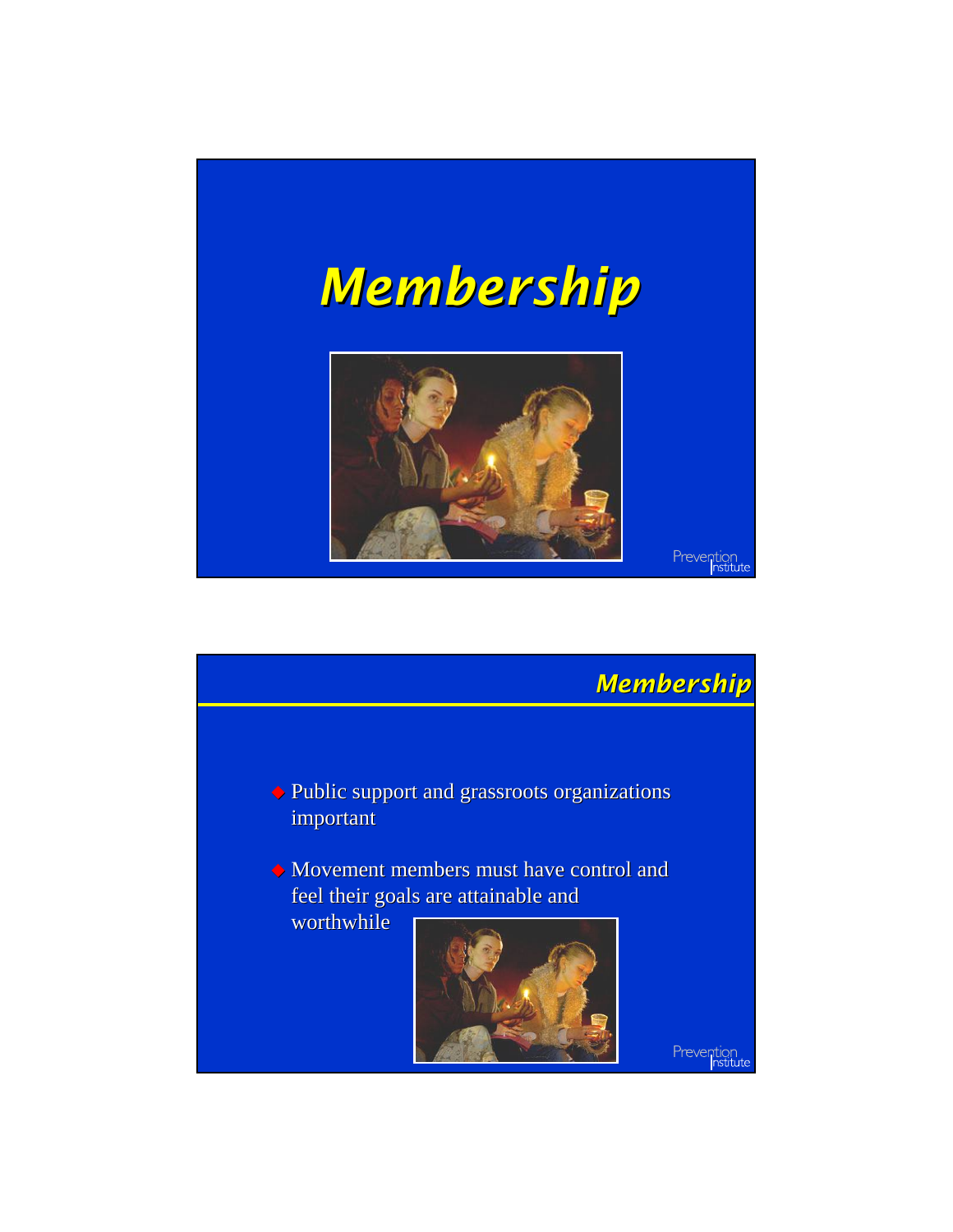

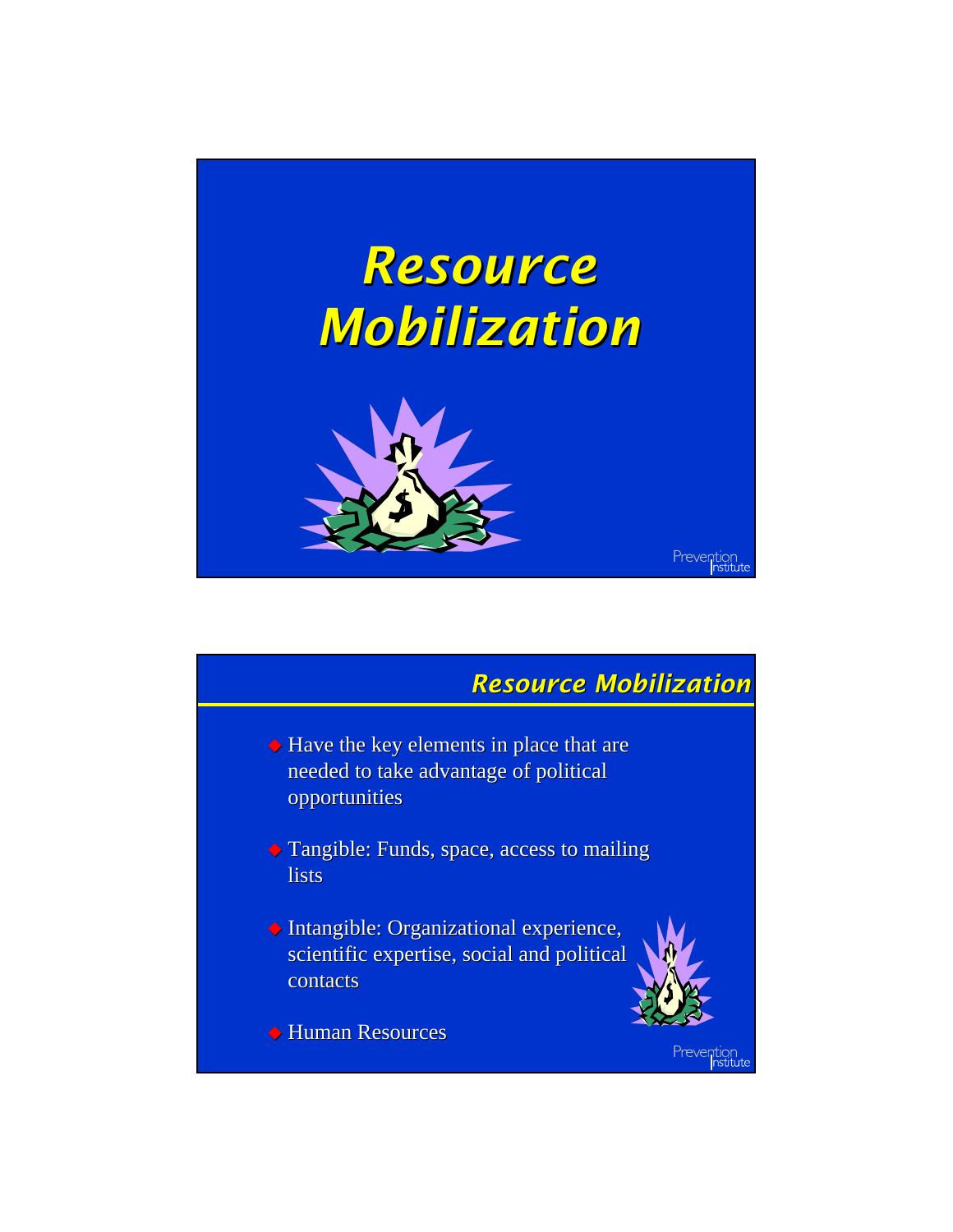

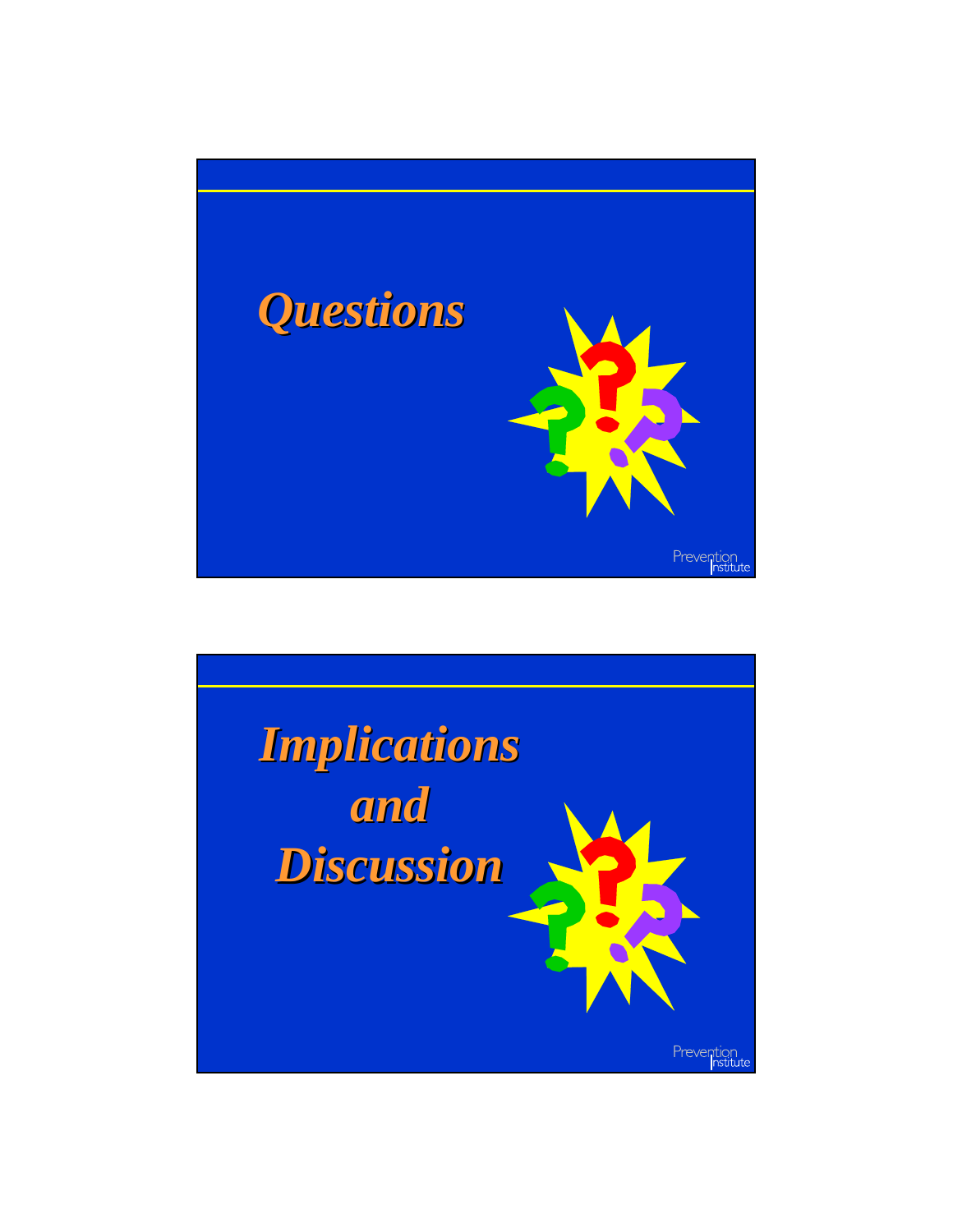## **Text Chat**

*In the VAW prevention movement, what kinds of frames would be useful for expanding into a primary prevention direction?*



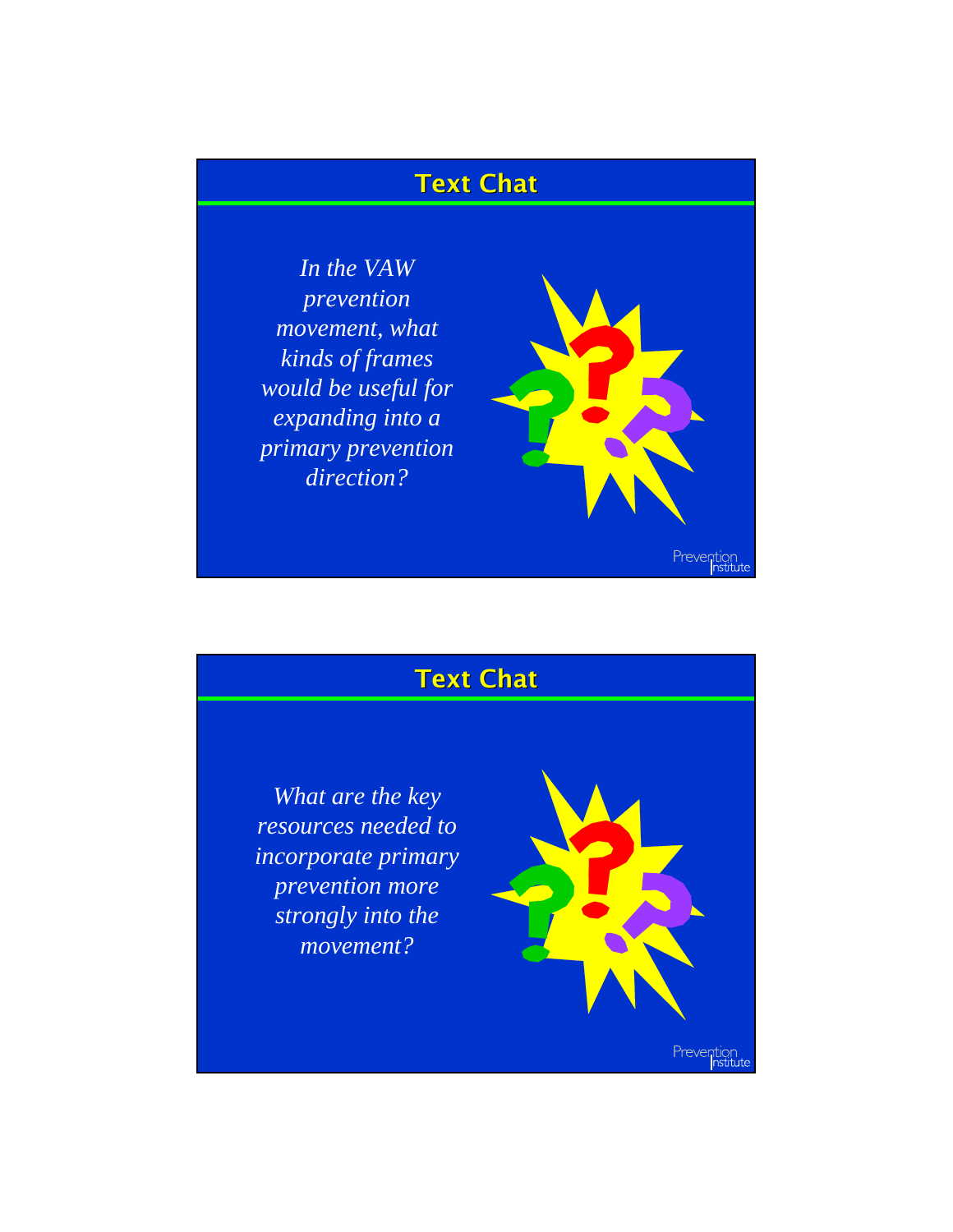

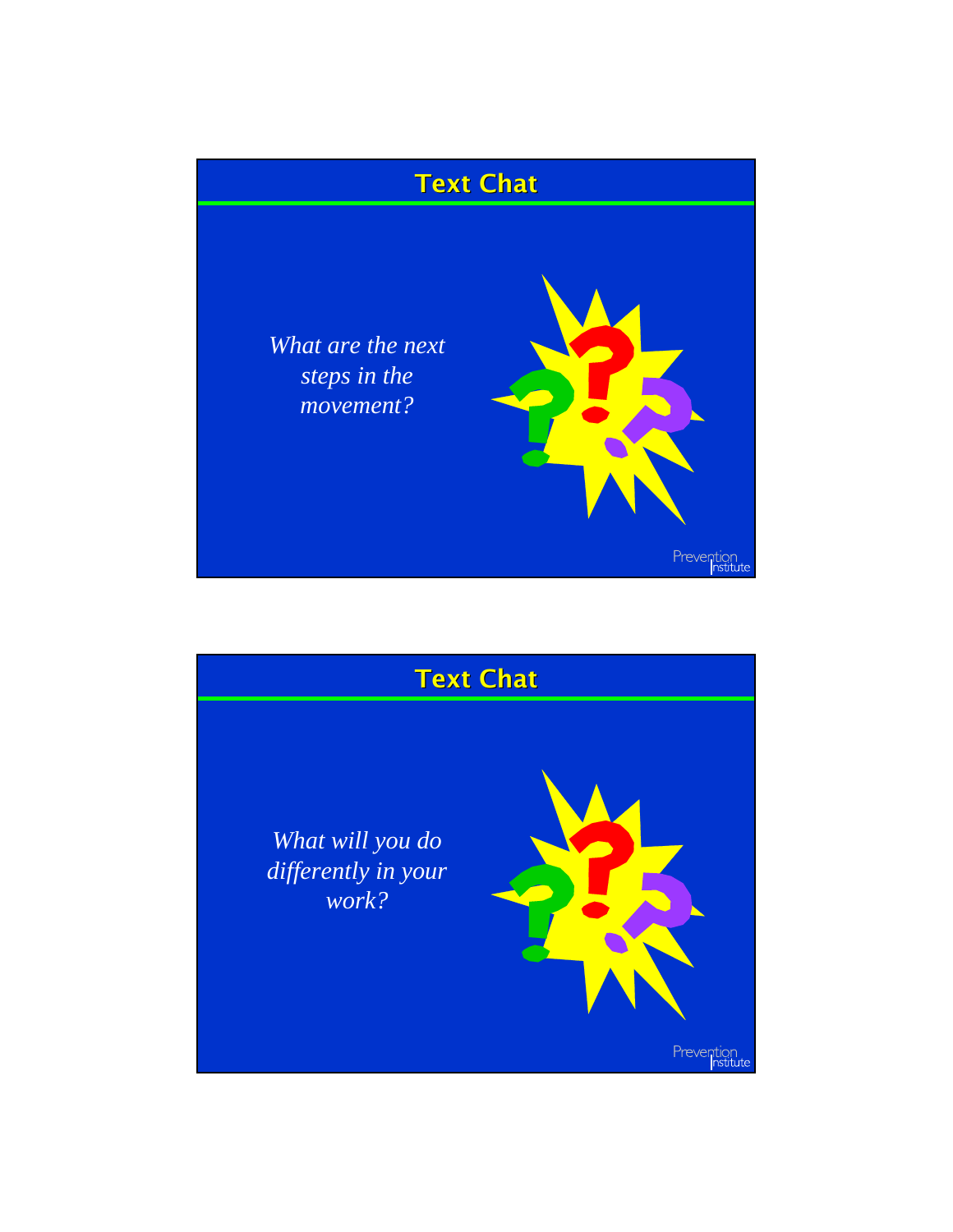

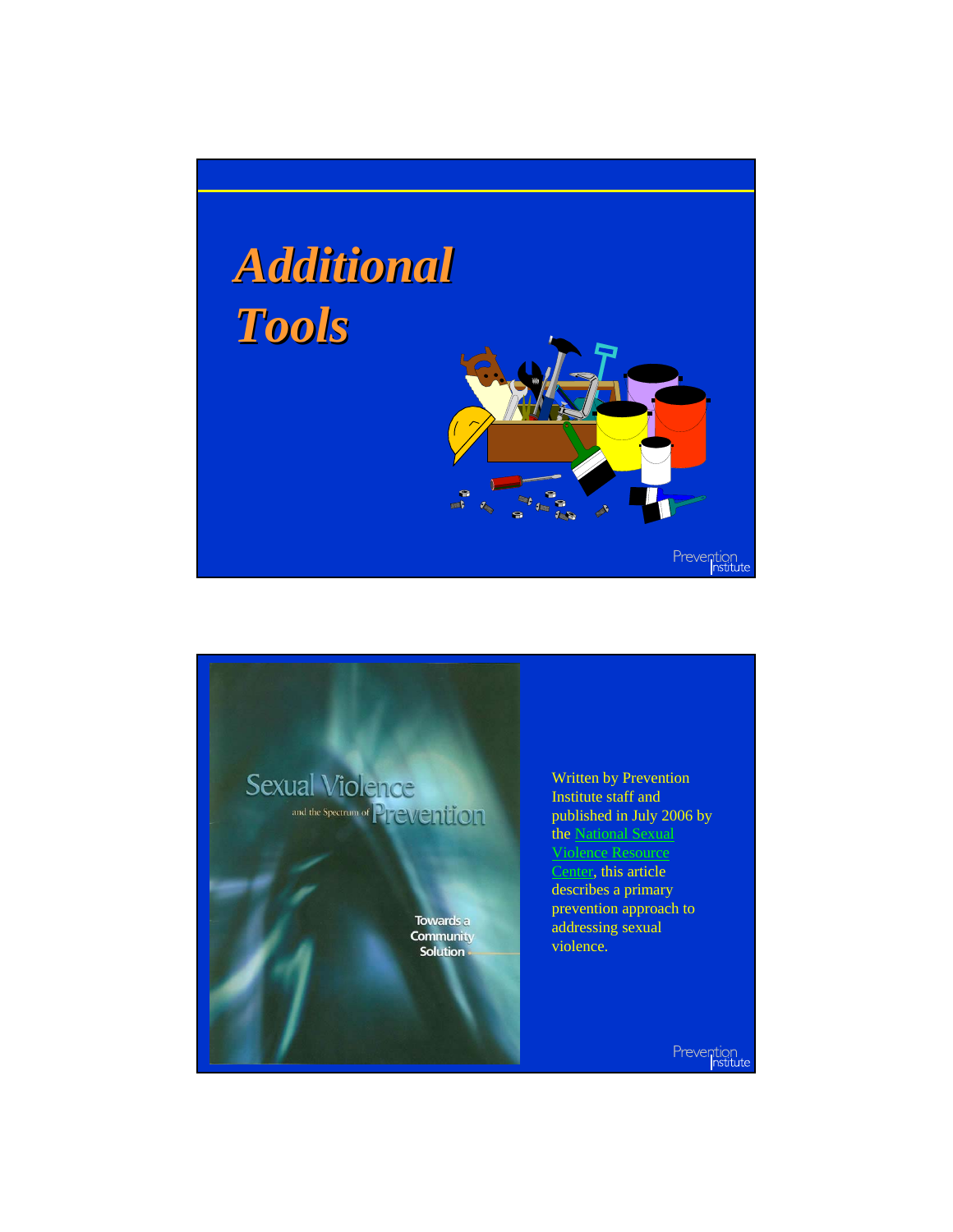

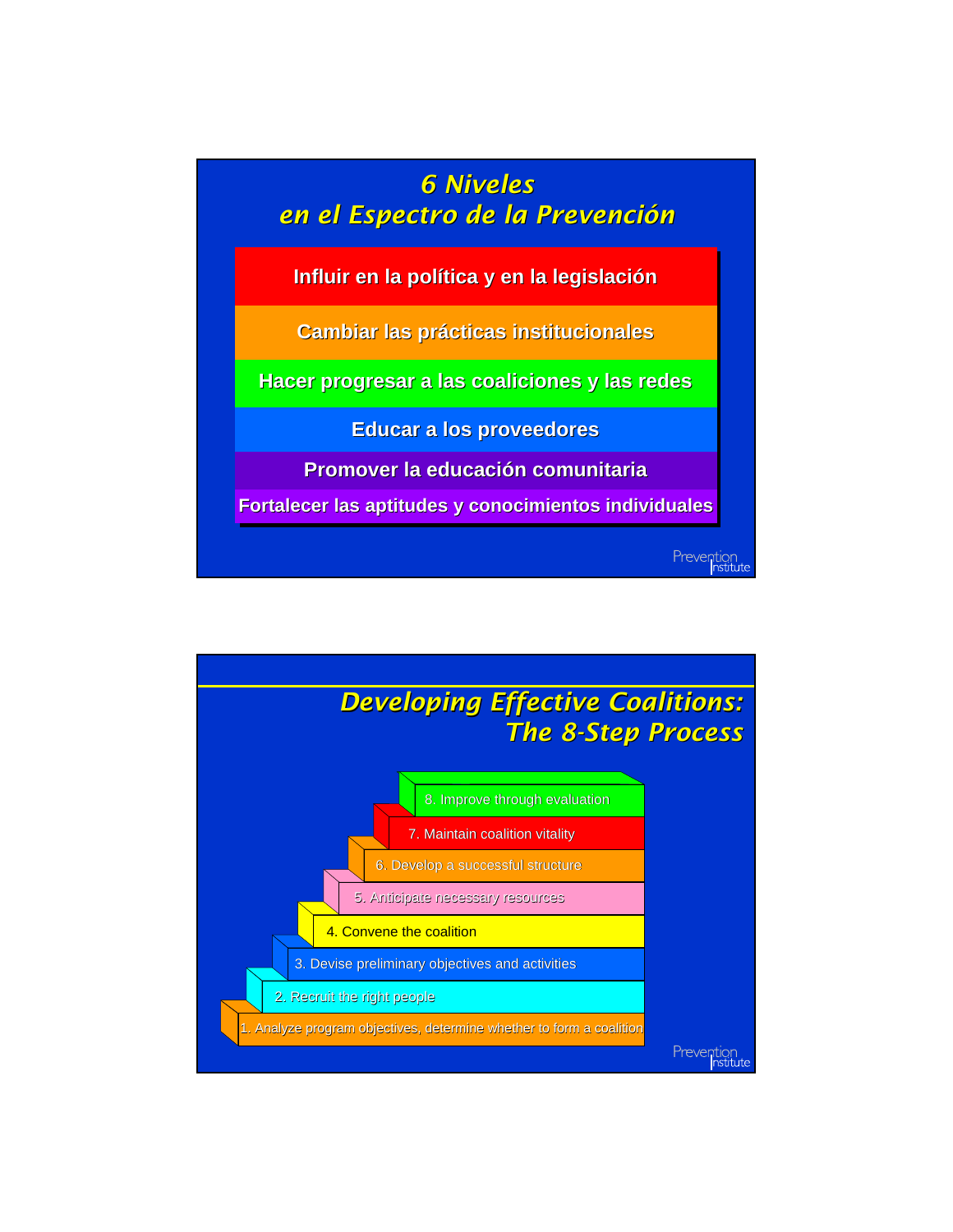

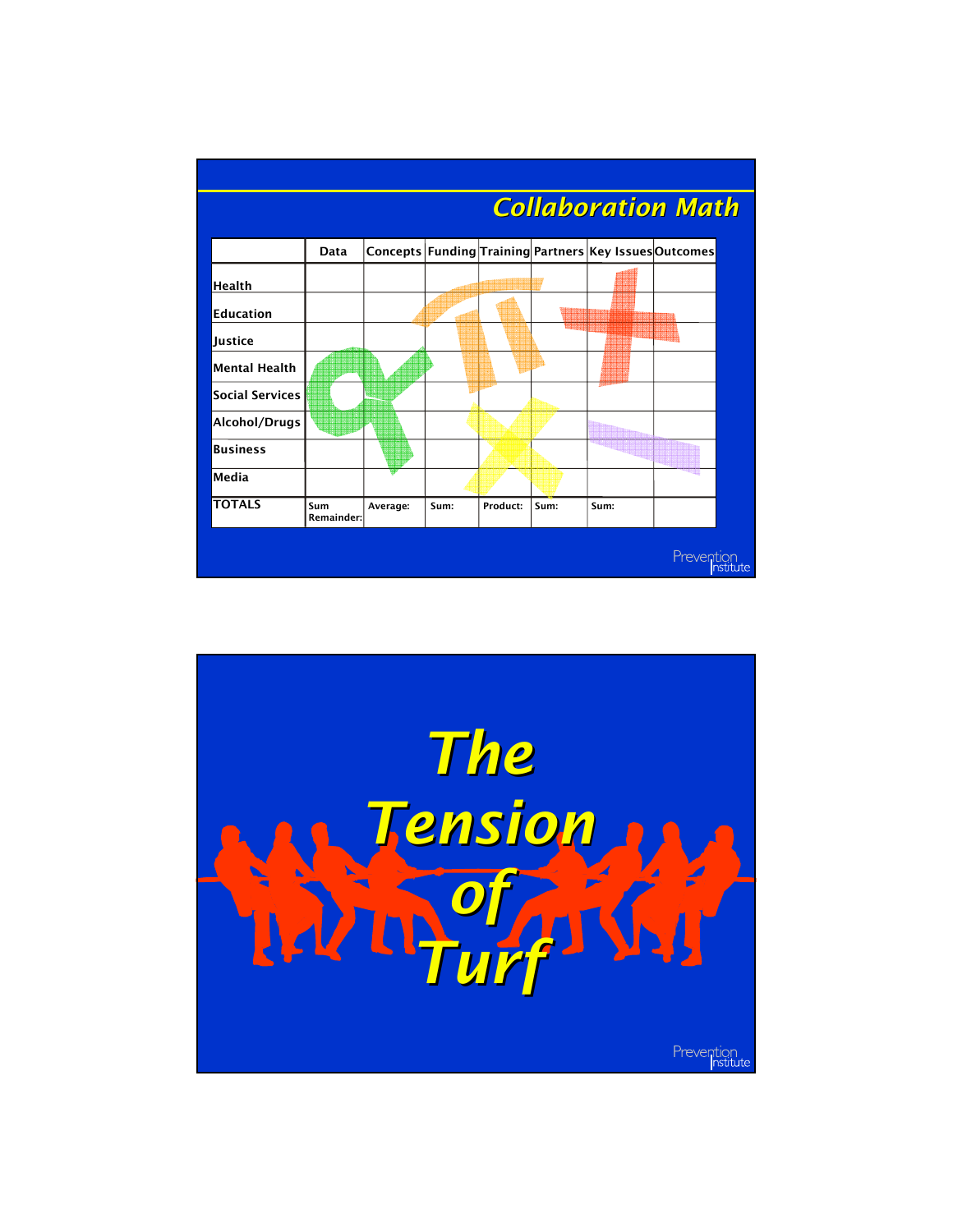